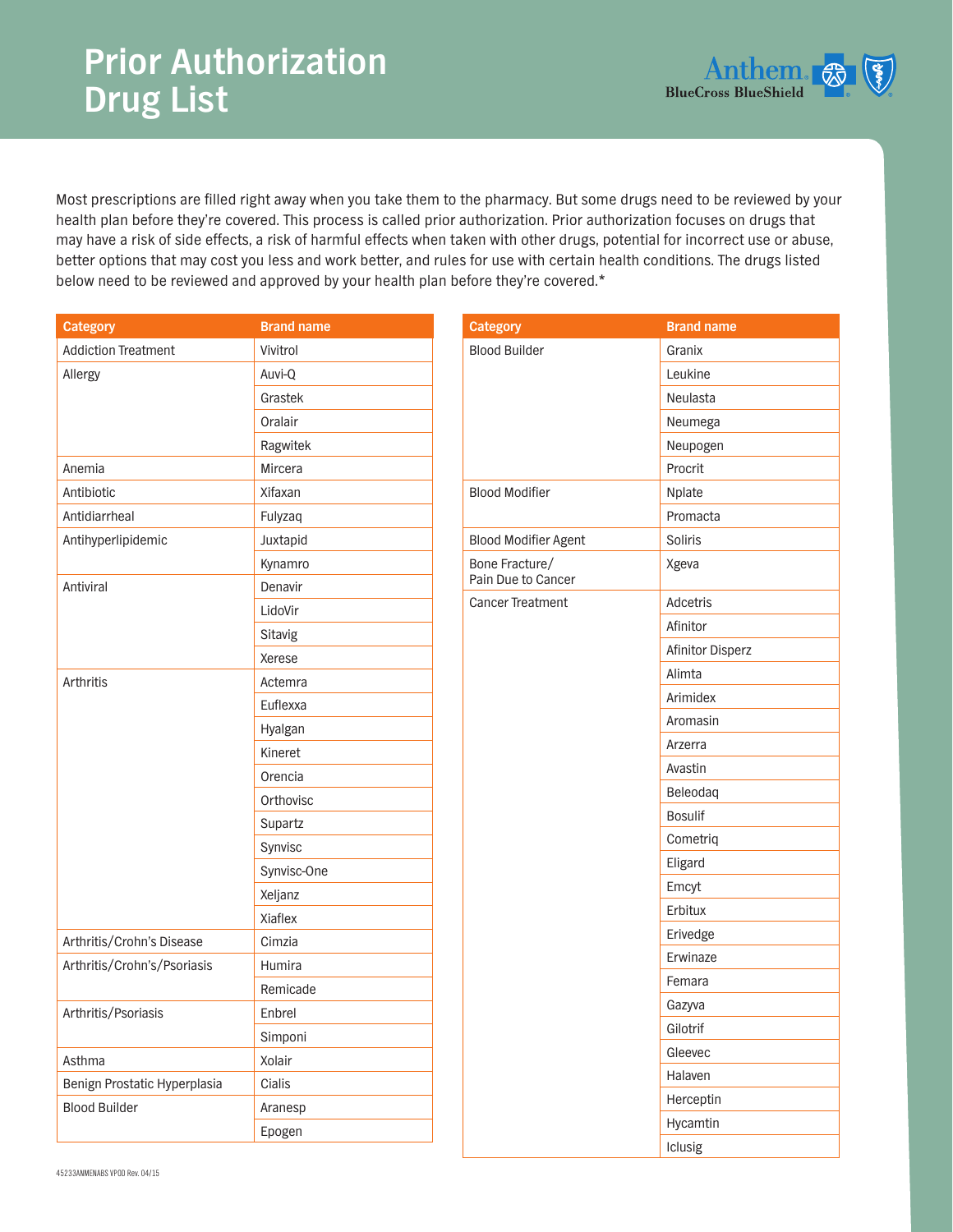| <b>Category</b>  | <b>Brand name</b>   | Categor          |
|------------------|---------------------|------------------|
| Cancer Treatment | Imbruvica           | Cancer T         |
|                  | Inlyta              |                  |
|                  | Jakafi              |                  |
|                  | Jakafi 10 mg        |                  |
|                  | Jakafi 15 mg        |                  |
|                  | Jakafi 20 mg        |                  |
|                  | Jakafi 25 mg        |                  |
|                  | Jakafi 5 mg         |                  |
|                  | Kadcyla             | CAPS/Ar          |
|                  | Keytruda            | Cervical         |
|                  | Kyprolis            |                  |
|                  | Lynparza            |                  |
|                  | Mekinist            |                  |
|                  | Mozobil             | Chronic          |
|                  | Nexavar             | Cryopyri         |
|                  | Oncaspar            | Periodic         |
|                  | Perjeta             | Cushing'         |
|                  | Pomalyst            | Cushing'         |
|                  | Pomalyst 1 mg       | Cystic Fi        |
|                  | Pomalyst 2 mg       | Endome<br>Cancer |
|                  | Pomalyst 3 mg, 4 mg | Excessiv         |
|                  | Purixan             |                  |
|                  | Revlimid            |                  |
|                  | Rituxan             | Eye Con          |
|                  | Sprycel             | Gastroin         |
|                  | Stivarga            | Gaucher          |
|                  | Sutent              |                  |
|                  | Tafinlar            |                  |
|                  | Tarceva             |                  |
|                  | Targretin           |                  |
|                  | Tasigna             |                  |
|                  | Taxotere            | Hemoph           |
|                  | Temodar             |                  |
|                  | Thalomid            |                  |
|                  | Trelstar LA, Depot  |                  |
|                  | Tykerb              |                  |
|                  | Vantas Implant      |                  |
|                  | Vectibix            |                  |
|                  | Velcade             |                  |
|                  | Votrient            |                  |
|                  | Xalkori             |                  |
|                  | Xeloda              |                  |
|                  |                     |                  |

| <b>Category</b>                           | <b>Brand name</b>  |
|-------------------------------------------|--------------------|
| <b>Cancer Treatment</b>                   | Xofigo             |
|                                           | Xtandi             |
|                                           | Yervoy             |
|                                           | Zaltrap            |
|                                           | Zelboraf           |
|                                           | Zoladex            |
|                                           | Zolinza            |
|                                           | Zykadia            |
| CAPS/Arthritis                            | <b>Ilaris</b>      |
| Cervical Dystonia/Spasticity              | <b>Botox</b>       |
|                                           | Dysport            |
|                                           | Myobloc            |
|                                           | Xeomin             |
| <b>Chronic Granulomatous Disease</b>      | Actimmune          |
| Cryopyrin-Associated<br>Periodic Syndrome | Arcalyst           |
| <b>Cushing's Disease</b>                  | Signifor           |
| Cushing's Syndrome                        | Korlym             |
| <b>Cystic Fibrosis</b>                    | Kalydeco           |
| Endometriosis /Infertility/<br>Cancer     | Lupron, Depot      |
| <b>Excessive sleepiness</b>               | Hetlioz            |
|                                           | Nuvigil            |
|                                           | Provigil           |
| Eye Condition                             | Jetrea             |
| Gastrointestinal Health                   | Aloxi              |
| Gaucher's Disease                         | Cerdelga           |
|                                           | Ceredase           |
|                                           | Cerezyme           |
|                                           | Elelyso            |
|                                           | Vpriv              |
|                                           | Zavesca            |
| Hemophilia                                | Advate             |
|                                           | Alphanate          |
|                                           | Alphanine SD       |
|                                           | Alprolix           |
|                                           | Bebulin            |
|                                           | <b>Benefix</b>     |
|                                           | Corifact           |
|                                           | Eloctate           |
|                                           | Feiba NF           |
|                                           | <b>Helixate FS</b> |
|                                           | Hemofilm           |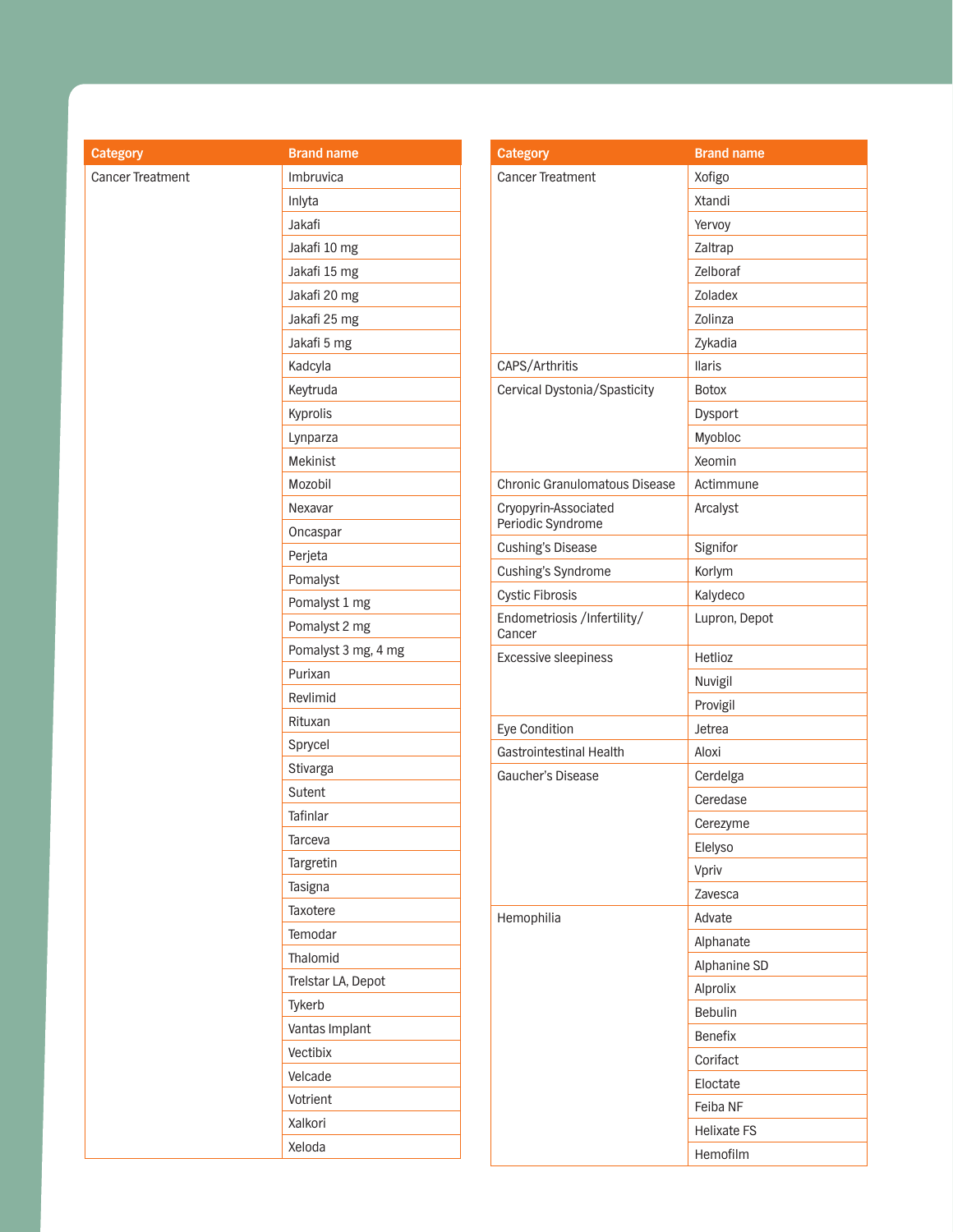| <b>Category</b>       | <b>Brand name</b>        | Ca  |
|-----------------------|--------------------------|-----|
| Hemophilia            | Humate-P                 | Ho  |
|                       | Koate-DVI                | Hu  |
|                       | Kogenate FS              |     |
|                       | Monoclate-P              |     |
|                       | Mononine                 |     |
|                       | Novoeight                |     |
|                       | NovoSeven RT             |     |
|                       | Obizur                   |     |
|                       | Profilnine SD            |     |
|                       | Recombinant              |     |
|                       | Recombinate              |     |
|                       | RiaSTAP                  |     |
|                       | <b>Rixubis</b>           |     |
|                       | Tretten                  | Hu  |
|                       | Wilate                   | Hy  |
|                       | Xyntha                   | Im  |
| Hepatitis             | Harvoni                  | Im  |
|                       | Incivek                  | lm  |
|                       | Intron-A                 |     |
|                       | Olysio                   |     |
|                       | Pegasys                  |     |
|                       | Peg-Intron               |     |
|                       | Sovaldi                  |     |
|                       | Victrelis                |     |
|                       | Viekira                  | Inf |
| Hereditary Angioedema | <b>Berinert</b>          | Tre |
|                       | Cinryze                  |     |
|                       | Firazyr                  |     |
|                       | Kalbitor                 |     |
| High Cholesterol      | Simvastatin 80           |     |
| Hormonal Therapy      | Acthar H.P.              | Int |
|                       | AndroGel                 |     |
|                       | Axiron                   | Kic |
|                       | Fortesta                 | Lu  |
|                       | Testim                   | Ma  |
|                       | Androderm 2.5mg          |     |
|                       | Androderm 2mg/24hr Patch |     |
|                       | Androderm 4mg/24hr Patch | Ma  |
|                       | Androderm 5mg            |     |
|                       | Osphena                  | Mi: |
|                       | <b>Striant</b>           | Mis |
|                       | Testopel                 |     |
|                       | Testosterone Gel/Pump    |     |

| <b>Category</b>                | <b>Brand name</b>     |
|--------------------------------|-----------------------|
| Hormone Therapy                | Vogelxo               |
| <b>Human Growth Hormone</b>    | Egrifta               |
|                                | Genotropin            |
|                                | Humatrope             |
|                                | Norditropin           |
|                                | Nurtropin AQ          |
|                                | Nurtropin AQ NuSpin   |
|                                | Nutropin              |
|                                | Omnitrope             |
|                                | Saizen                |
|                                | Serostim              |
|                                | Tev-Tropin            |
|                                | <b>Zorbtive</b>       |
| Huntington's Disease           | Xenazine              |
| Hyperammonemia Agent           | Ravicti               |
| Immune Deficiency              | Increlex              |
| Immune System/                 | Carimune NF           |
| Immune Globulin                | Flebogamma            |
|                                | GamaSTAN S/D          |
|                                | Gammagard liquid, S/D |
|                                | Gamunex               |
|                                | Hizentra              |
|                                | Octagam               |
|                                | Privigen              |
| Infection Prevention and       | Qualaquin             |
| Treatment                      | Sivextro              |
|                                | Sporanox              |
|                                | Vfend                 |
|                                | Zovirax Cream         |
|                                | Zyvox                 |
| Interferon                     | Avonex                |
|                                | Rebif                 |
| Kidney Transplant              | Nulojix               |
| Lupus Disease                  | Benlysta              |
| <b>Macular Degeneration</b>    | Eylea                 |
|                                | Lucentis              |
|                                | Macugen               |
| Macular Edema                  | Iluvien               |
|                                | Ozurdex               |
| Miscellaneous Gastrointestinal | Gattex                |
| Miscellaneous Respiratory      | Esbriet               |
|                                | Ofev                  |